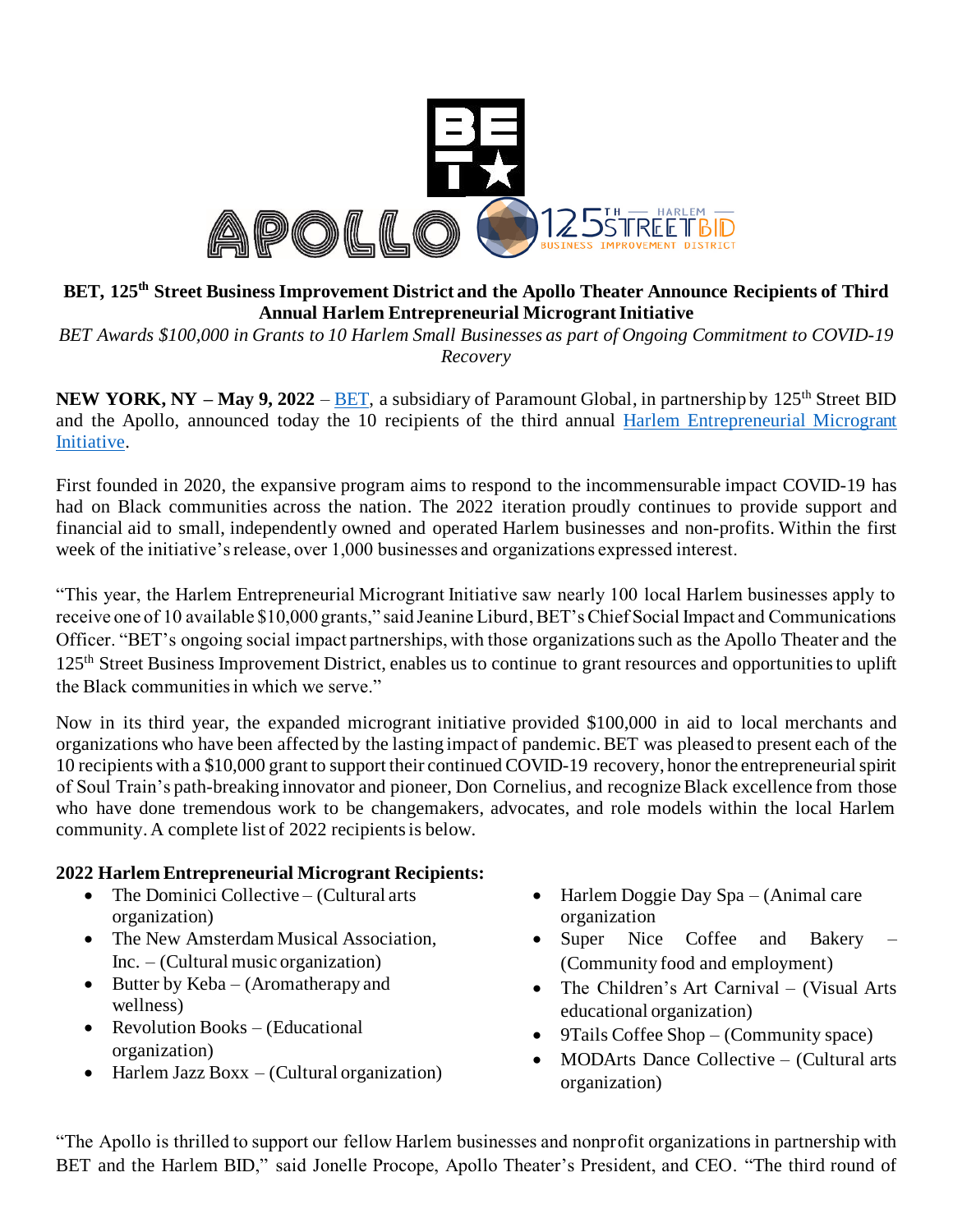microgrant recipients not only strengthen the community with their entrepreneurial spirit but they also cultivate safe spaces for conversation, reflection, and action. I am incredibly inspired by this cohort of innovative thinkers and look forward for what's to come."

"We recognize the many operational and business disruption challenges that our small business owners and our cultural institutions in Harlem are forced to navigate on a daily basis during this recovery phase of COVID 19," said Barbara Askins, President and CEO of the 125th Street Business Improvement District. "The 125th Street BID embraces the partnership with the Apollo Theater and BET to invest in our community and offer the third microgrant program to bring some financial relief, boost confidence and to show we believe in you."

To-date, the Harlem Entrepreneurial Microgrant Initiative has supported over 50 small businesses and organizations as they continue to navigate the road to recovery from the ongoing impacts of COVID-19 on their business. For more information, please visit [BETPressRoom.com](https://www.betpressroom.com/) and [apollotheater.org/event/harlem](https://www.apollotheater.org/event/harlem-entrepreneurial-micro-grant-initiative-2022/)[entrepreneurial-micro-grant-initiative-2022.](https://www.apollotheater.org/event/harlem-entrepreneurial-micro-grant-initiative-2022/)

## **ABOUT BET**

BET, a subsidiary of Paramount Global, is the nation's leading provider of quality content from Black creators and the champion of Black content and culture. BET linear is in 125 million households and can be seen in the United States, Canada, Brazil, the Caribbean, the United Kingdom, sub-Saharan Africa and France. After a record-breaking 40 years as the leading cable network among Black Americans, BET transformed into the multiplatform media powerhouse that it is today, with business extensions including BET Studios, an unprecedented studio venture that offers equity ownership for Black content creators; BET+, the preeminent streaming service for the Black audience; BET Digital, including BET's wide reaching social platforms and BET.com, a leading Internet destination for Black entertainment, music, culture, and news; BET HER, a 24-hour entertainment network targeting the African-American Woman; BET Music Networks - BET Jams, BET Soul and BET Gospel; BET Home Entertainment; BET Live, BET's events and experience business; and BET International, which operates BET around the globe.

### **ABOUT BID**

The 125th Street Business Improvement District (BID) was signed into law in 1993 by Mayor David N. Dinkins. It is a non-profit organization that strives to enhance the Harlem area through marketing local businesses, directing area improvement projects, and promoting a clean and safe environment. Harlem is one of the liveliest neighborhoods in New York City and its 125th Street economic hub is a unique place to live, work, visit and invest. Located in the heart of Historic Harlem, 125th Street is a multi-dimensional destination with a range of uses including commercial, social, residential, educational, civic, and religious, with a strong emphasis on arts, culture, and entertainment and culture-related commerce. Our work is dedicated to expanding sustainable economic activity, maximizing the ability of local residents, businesses and institution to benefit from any and all opportunities created by commercial revitalization efforts and to improving the quality of life in the community.

## **ABOUT THE APOLLO**

The non-profit Apollo is a performing arts presenter, commissioner, and collaborator that also produces festivals and large-scale dance and musical works organized around a set of core initiatives that celebrate and extend the Apollo's legacy through a contemporary lens, including the world premiere of the theatrical adaptation of Ta-Nehisi Coates's Between the World and Me and the New York premiere of the opera We Shall Not Be Moved; special programs such as the blockbuster concert Bruno Mars Live at the Apollo; 100: The Apollo Celebrates Ella; the annual Africa Now! Festival; bi-annual Women of the World (WOW) Festival; as well as other multidisciplinary collaborations with partner organizations. Since introducing the first Amateur Night contests in 1934, the Apollo has served as a testing ground for new artists working across a variety of art forms and has ushered in the emergence of many new musical genres—including jazz, swing, bebop, R&B, gospel, blues, soul, and hip-hop. Among the countless legendary performers who launched their careers at the Apollo are Ella